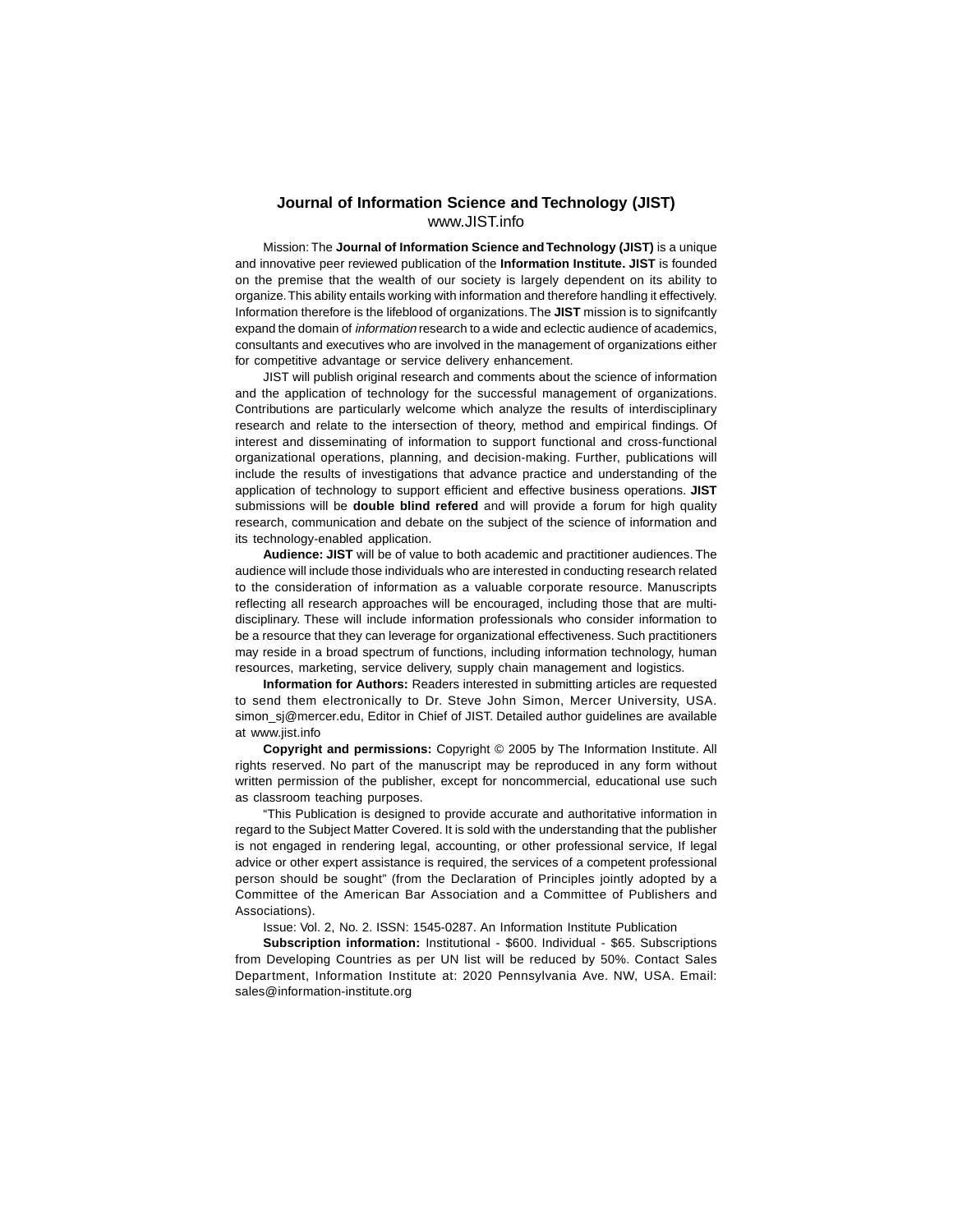**Call For Papers**

# **2006 ISOneWorld Conference Las Vegas, Nevada, USA** (April 19-21, 2006)

## **Chairs**

**Gordan Hunter** Lethbridge University, Canada **K. Kathy Dhanda** DePaul University, USA

> **Log on to www.isoneworld.org for details**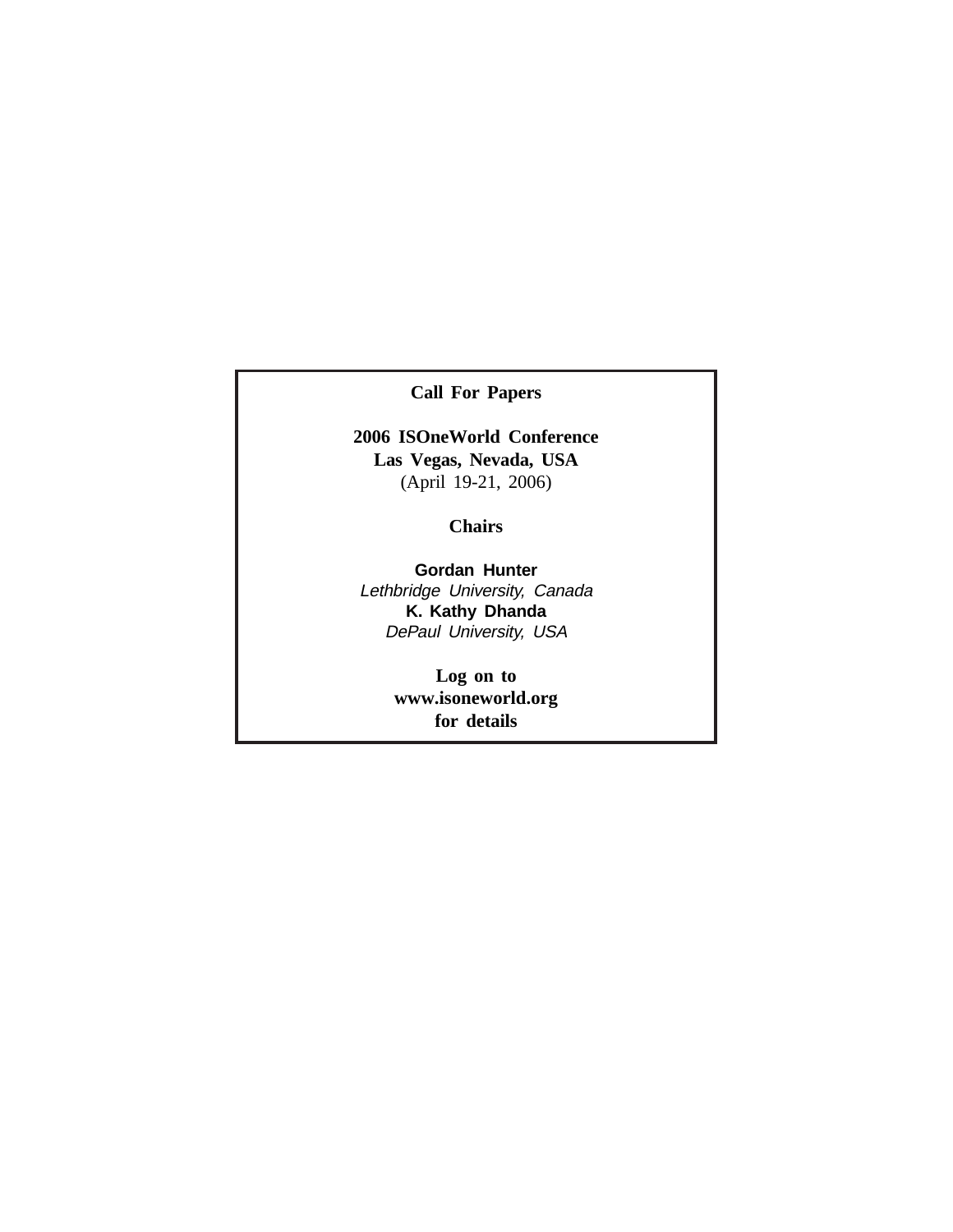## **Editorial Board**

## **Editor in Chief: Steven John Simon** Mercer University, USA simon\_sj@mercer.edu

Narcyz Roztocki State University of New York at New Paltz, USA roztockn@newpaltz.edu

## **Senior Associate Editors**

Yolande Chan, Queens University, Canada Jerry Fjermestad, New Jersey Institute of Technology, USA Margherita Pagani, Bocconi University, Italy David Paper, Utah State University, USA Dick Hartley, Manchester Metropolitan University, UK Paula Swatman, University of Koblenz-Landau, Germany Stephen Burgess, Victoria University, Australia Brian Fitzgerald, University of Limerick, Ireland Ashley Lloyd, Curtin University, Australia Nicholas C. Romano, Jr., Oklahoma State University, USA Kevin C. Desouza, University of Illinois at Chicago, USA Peter Bollen, University of Maastricht, Netherlands Donald Amoroso, San Diego State University, USA

#### **Industry Associate Editors:**

Greg Orr, WorldDoc, USA Todd Bleak, HCA Healthcare, USA Doug Peebles, SAP, Canada Jeffrey A Ingalsbe, Ford Motor Company, USA Steve Jones, Conwy Borough Council, UK Edward Kuehne, Park Place Entertainment, USA Scott Chapman, Esq., Tharpe & Howell, USA Martyn Todd, Astrazeneca, UK